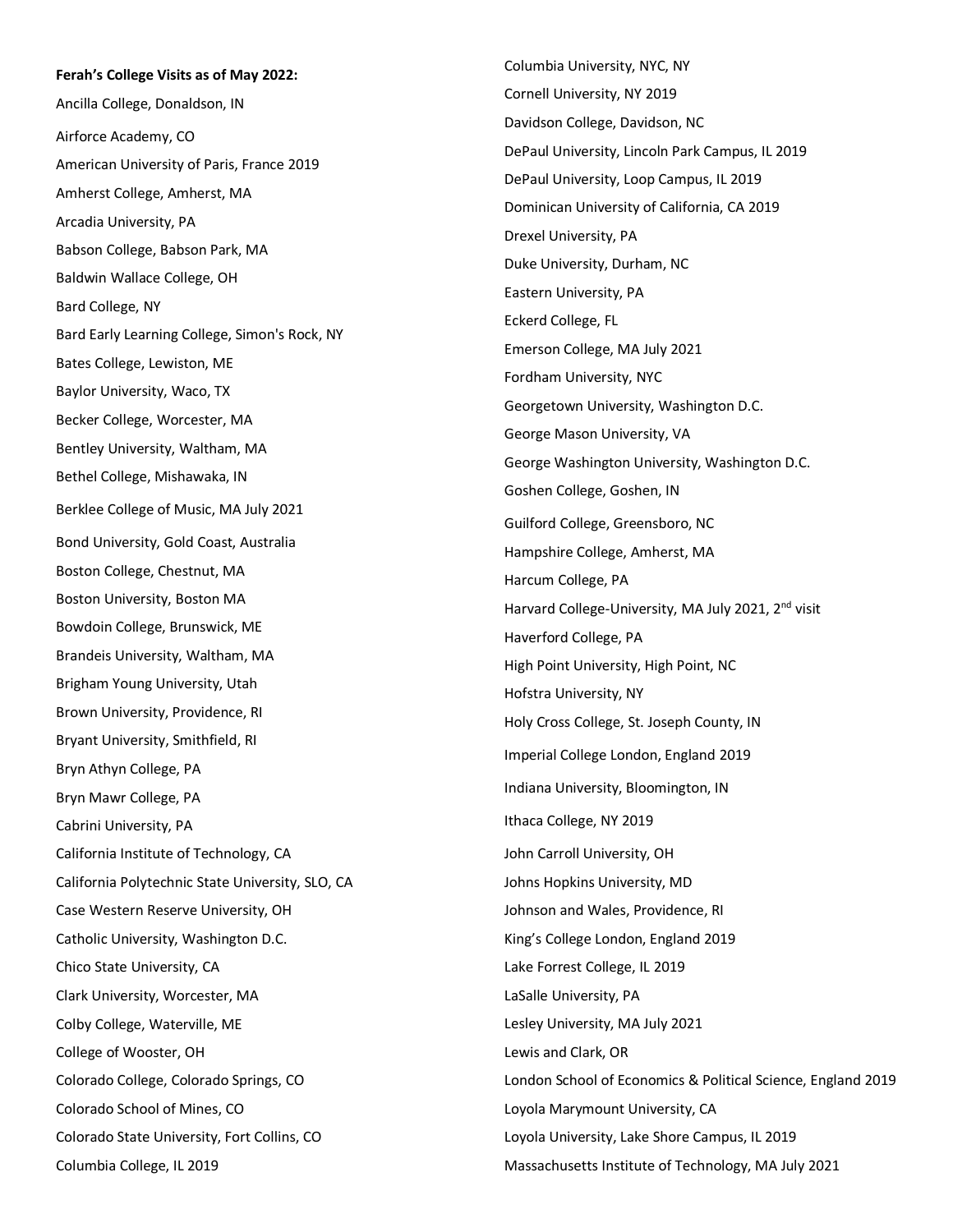Menlo Park College, CA Meredith College, Raleigh, NC Metro State University, CO Mills College, CA Mt. Holyoke College, South Hadley, MA New York University, NYC North Carolina State U, Statesville NC Northeastern University, Boston, MA Northwestern University, Chicago, IL 2019 Notre Dame University, Belmont, CA 2019 Occidental College, CA Olin College, Needham, MA Oregon State University, Corvallis, OR Otis Institute of Art and Design, CA Philadelphia University, PA Princeton University, NJ Providence College, Providence, RI Quest University, Canada Reed College, OR Rensselaer Polytechnic Institute, NY 2019 Rhode Island School of Design, Providence, RI Rice University, Houston, TX Rochester Polytechnic Institute, NY 2019 Roger Williams University, Bristol, RI Rosemont College, PA Roosevelt University, Chicago, IL 2019 St. Edward's University, Austin, TX St. John's College, NM St. Joseph's University, PA Saint Mary's College, Notre Dame, IN Salve Regina College, Newport, RI San Diego State University, CA Santa Clara University, CA Santa Fe Institute of Art and Design, NM Savannah College of Art and Design, GA Sciences Po, France 2019 School of Art Institute (SAIC), IL 2019 Shaw University, Raleigh, NC Simon Fraser University, Canada

Skidmore College, NY 2019 Smith College, Northampton, MA Sorbonne Universite', France 2019 Southwestern University, Georgetown, TX Stanford University, CA Swarthmore College, PA Syracuse University, NY 2019 Texas A&M, College Station, TX The Culinary Institute of America, San Antonio, TX The New College, Sarasota, FL Trinity University, San Antonio, TX Tufts University, Medford, MA Tulane University, LA UC- Berkeley, CA UC- Los Angeles, CA UC- San Diego, CA UC- Santa Barbara, CA Union College, NY 2019 Universitat Autonoma de Barcelona, Spain 2019 University of Barcelona, Spain 2019 University of British Columbia, Canada University of Cambridge, England 2019 University of Chicago, IL 2019 University of College London, England 2019 University of Colorado, Boulder, CO University of Manchester, England 2019 University of Maryland, College Park University of Massachusetts, Amherst, MA University of Michigan, Ann Arbor, MI University of North Carolina Charlotte, Charlotte, NC University North Carolina Chapel Hill, Chapel Hill, NC University North Carolina Greensboro, Greensboro, NC University of Northern Colorado, Greeley, CO University of Notre Dame, St. Joseph County, IN University of Oregon, Eugene, OR University of Oklahoma, Norman, OK University of Oxford, England 2019 University of Pennsylvania, PA University of Pomeu Fabra, Spain 2019